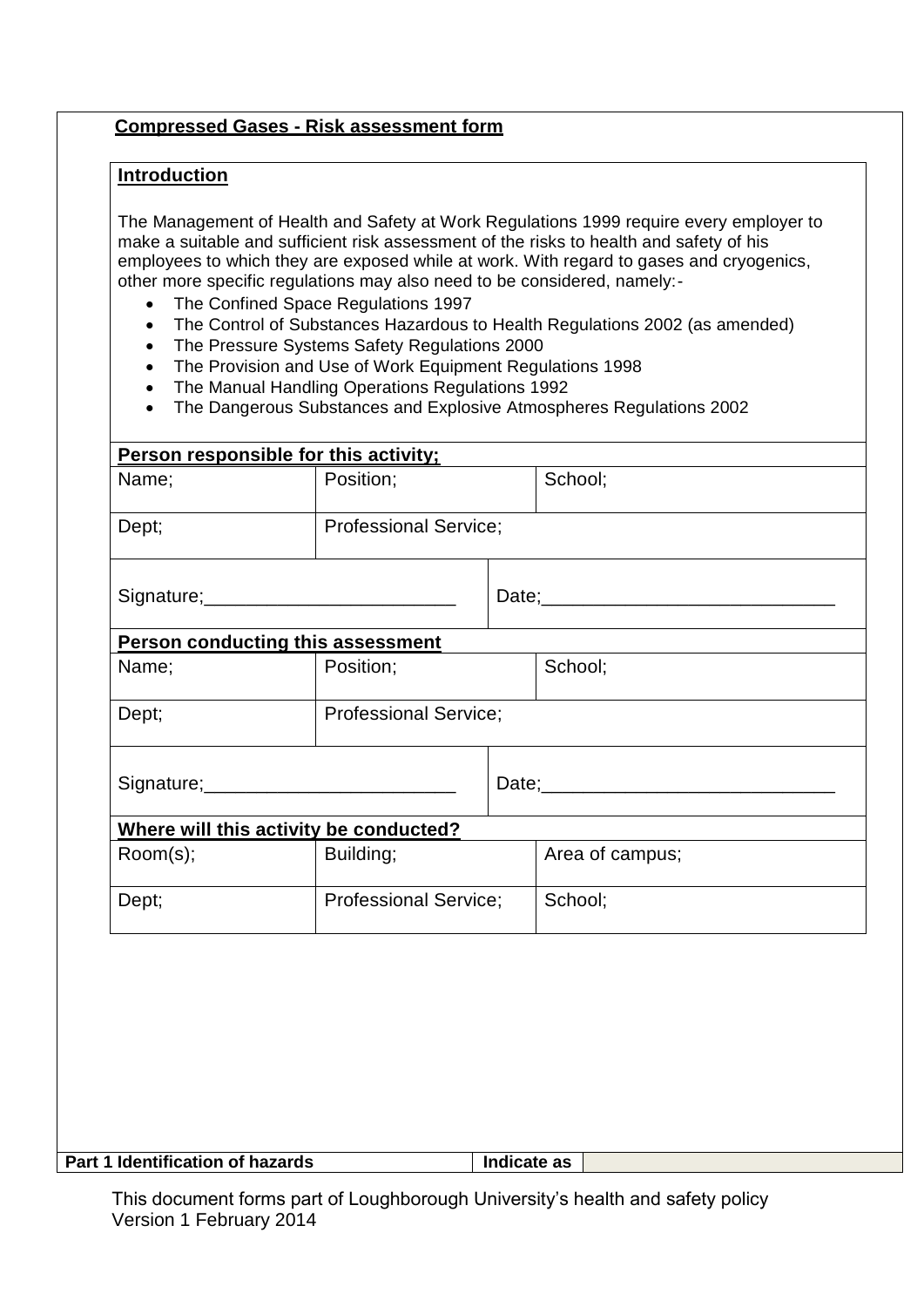|                       |                                                                                                             | appropriate      |                                                                           |  |
|-----------------------|-------------------------------------------------------------------------------------------------------------|------------------|---------------------------------------------------------------------------|--|
| 1                     | Are non-flammable, non-toxic<br>"industrial" gases used in the activity?                                    | Y/N              | List type & cylinder size;                                                |  |
| $\overline{2}$        | Are flammable gases used in the<br>activity?                                                                | Y/N              | List type & cylinder size;                                                |  |
| 3                     | Are gases with any other hazardous<br>property (e.g. toxic, corrosive etc.)<br>used in the activity?        | Y/N              | List type, cylinder size & hazardous<br>properties;                       |  |
| 4                     | Are medical gases used in the<br>activity?                                                                  | Y/N              | List type and cylinder size;                                              |  |
| 5                     | Are cryogenic liquids used in the<br>activity?                                                              | Y/N              | Substance(s);                                                             |  |
| 6                     | Does the activity involve mixing fuel<br>gas with oxidising gas and the<br>resulting mixture being burned?  | Y/N              | Describe;                                                                 |  |
| 7                     | Are the gas cylinders / vessels<br>located within a laboratory or<br>workshop?                              | $\overline{Y/N}$ |                                                                           |  |
| 8                     | Are the gas cylinders / vessels in a<br>remote location and the gases /<br>liquids piped to a point of use? | Y/N              | Describe;                                                                 |  |
| 9                     | Is manual handling of gas cylinders /<br>vessels into position a necessity?                                 | $\overline{Y/N}$ | Describe;                                                                 |  |
| 10                    | Does the room where the gases /<br>vessels are located benefit from<br>forced ventilation?                  | Y/N              | Describe;                                                                 |  |
| 11                    | Is a lift used to transport cylinders /<br>vessels between floors?                                          | Y/N              | Describe;                                                                 |  |
| Part 2 People at risk |                                                                                                             |                  |                                                                           |  |
|                       | Identify those people who may be at risk<br>from the activity and how they might be<br>harmed               |                  | Workers directly involved in the activity;                                |  |
|                       |                                                                                                             | Workers          | Other workers in the vicinity;<br>E.g. cleaners, ancillary or maintenance |  |
|                       |                                                                                                             | Others;          |                                                                           |  |
|                       |                                                                                                             |                  |                                                                           |  |
|                       | <b>Part 3 Existing control measures</b>                                                                     | Indicate as      |                                                                           |  |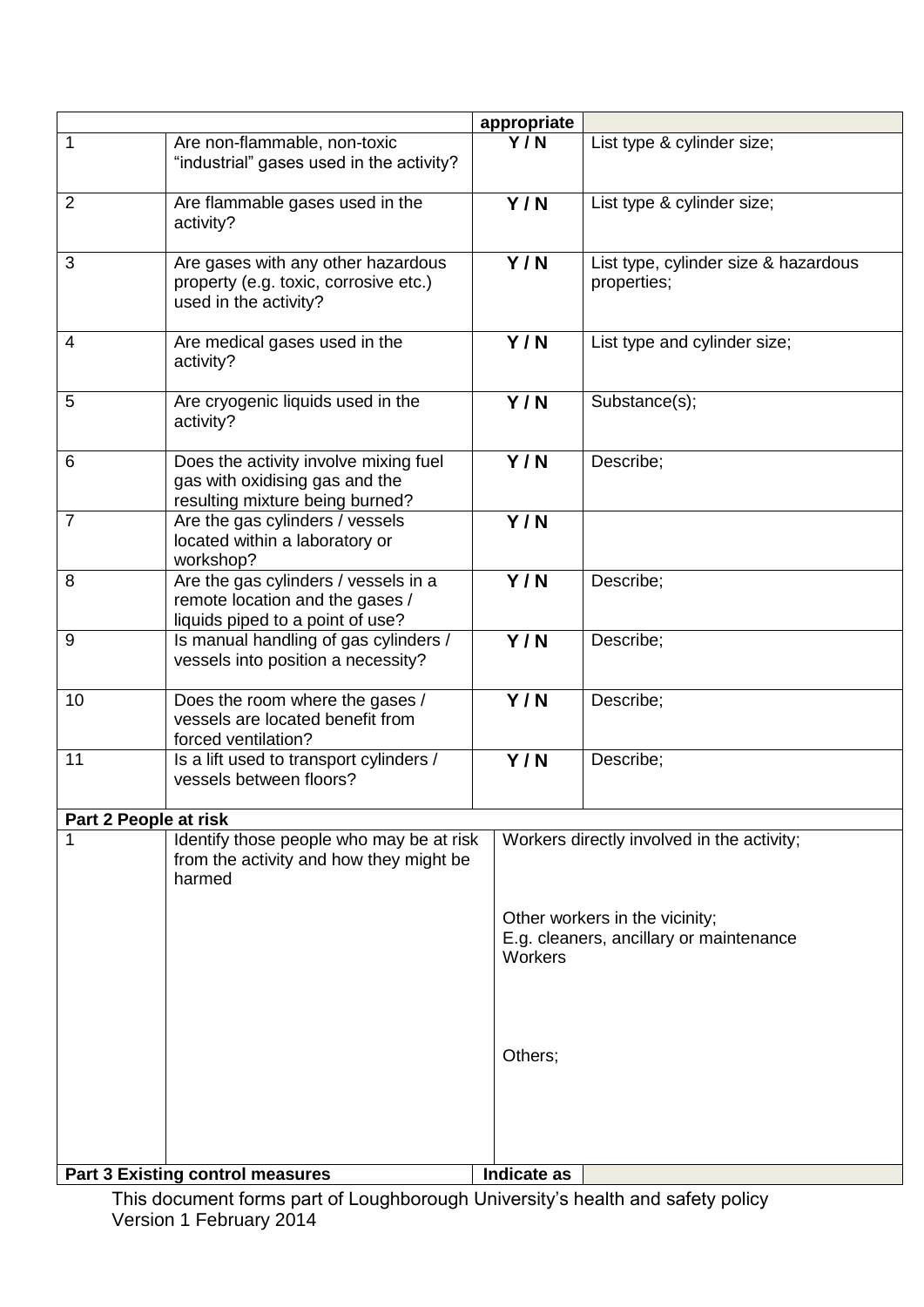| <b>Further assessment</b> |                                                                           | appropriate      |                                |
|---------------------------|---------------------------------------------------------------------------|------------------|--------------------------------|
|                           | If the answer to Q2 of Part 1 is "Yes",                                   | Y/N              | If yes, give Ref. No;          |
|                           | then a separate DSEAR risk                                                |                  |                                |
|                           | assessment is required. Has this been<br>done?                            |                  |                                |
| $\mathbf{1}$              | If the answer to Q3 of Part 1 is "Yes",                                   | $\overline{Y/N}$ | If yes, give Ref. No;          |
|                           | then a separate COSHH risk                                                |                  |                                |
|                           | assessment is required. Has this been                                     |                  |                                |
|                           | done?                                                                     |                  |                                |
| $\overline{2}$            | If the answer to Q's 7 & 9 of Part 1 is                                   | Y/N              | If yes, give Ref. No;          |
|                           | "Yes", then a separate manual                                             |                  |                                |
|                           | handling risk assessment is required.                                     |                  |                                |
|                           | Has this been done?                                                       |                  |                                |
| 3                         | If the answer to Q 11 of Part 1 is                                        | Y/N              | If yes, give Ref. No;          |
|                           | "Yes", then a separate confined space                                     |                  |                                |
|                           | risk assessment is required. Has this<br>been done?                       |                  |                                |
| <b>Piped systems</b>      |                                                                           |                  |                                |
| $\overline{4}$            | If a piped system is in place, is it                                      | Y/N              | Details of contractor;         |
|                           | inspected and maintained in                                               |                  |                                |
|                           | accordance with the relevant                                              |                  |                                |
|                           | Regulations?                                                              |                  |                                |
| 5                         | If a piped system is in place, is it                                      | Y/N              | Describe;                      |
|                           | subject to any user inspections?                                          |                  |                                |
|                           |                                                                           |                  |                                |
| Storage and use<br>6      |                                                                           |                  |                                |
|                           | Are cylinders stored upright and<br>properly secured, (e.g. by chains or  | Y/N              |                                |
|                           | straps)?                                                                  |                  |                                |
| $\overline{7}$            | Are cylinders correctly segregated?                                       | Y/N              | Describe;                      |
|                           |                                                                           |                  |                                |
|                           |                                                                           |                  |                                |
| 8                         | Are measures in place to minimise the                                     | Y/N              |                                |
|                           | number of cylinders located in the                                        |                  |                                |
|                           | laboratory?                                                               |                  |                                |
| 9                         | Is appropriate signage present in<br>areas where cylinders are stored and | Y/N              |                                |
|                           | used?                                                                     |                  |                                |
| 10                        | Is the area spacious enough, clean                                        | Y/N              |                                |
|                           | and adequately lit?                                                       |                  |                                |
| 11                        | Is the room adequately ventilated?                                        | $\overline{Y/N}$ | Describe;                      |
|                           |                                                                           |                  |                                |
|                           |                                                                           |                  |                                |
| 12                        | Is there means of detecting Oxygen                                        | Y/N              | Make, model and serial number; |
|                           | deficiency (e.g. static monitor /                                         |                  |                                |
| 13                        | alarm)?<br>Is the monitor subject to a suitable                           |                  | Details;                       |
|                           | service / maintenance regime?                                             | Y/N              |                                |
|                           |                                                                           |                  |                                |
| 14                        | Are cylinders kept away from sources                                      | Y/N              | Describe;                      |
|                           | of ignition and other flammables?                                         |                  |                                |
| 15                        | If cylinders are stored outside, are                                      | Y/N              | Describe;                      |
|                           | they protected from unauthorised                                          |                  |                                |

This document forms part of Loughborough University's health and safety policy Version 1 February 2014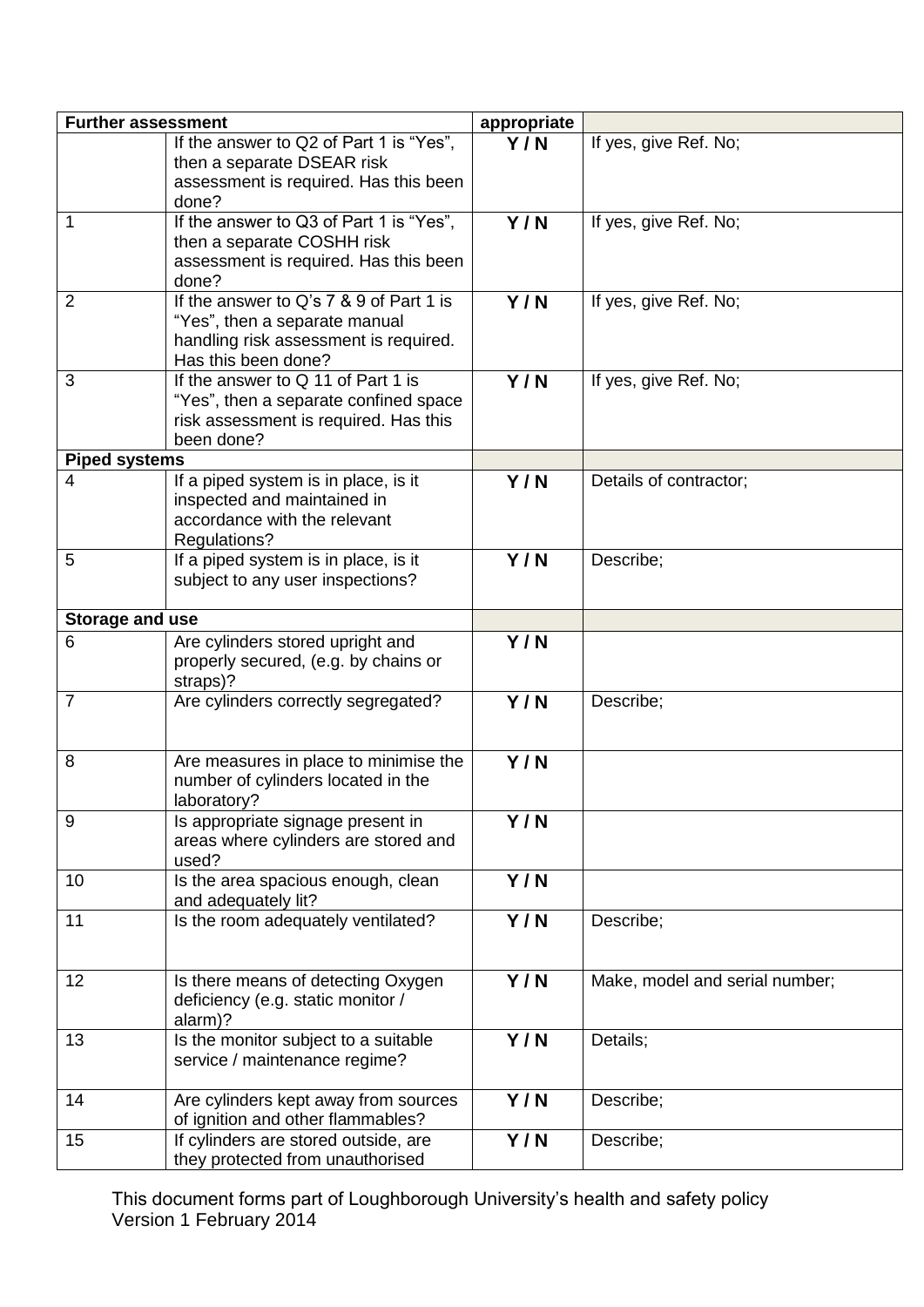|                             | tampering (e.g. caged)                                                                                             |                  |                                       |
|-----------------------------|--------------------------------------------------------------------------------------------------------------------|------------------|---------------------------------------|
| 16                          | Are cylinders protected from extremes                                                                              | Y/N              | Describe;                             |
|                             | of temperature?                                                                                                    |                  |                                       |
|                             | <b>Regulators &amp; accessories</b>                                                                                |                  |                                       |
| 17                          | Are regulators correct for the job and<br>compatible with the gases in<br>question?                                | Y/N              |                                       |
| 18                          | Are regulators suitable for the inlet<br>pressure generated?                                                       | Y/N              |                                       |
| 19                          | Are regulators within their 5 year<br>working lifespan? (2 years for those<br>used with corrosive gases).          | $\overline{Y/N}$ |                                       |
| 20                          | Are regulators subject to annual<br>maintenance checks?                                                            | Y/N              | Details;                              |
| 21                          | Are regulators subject to user<br>checks?                                                                          | $\overline{Y/N}$ | Details;                              |
| 22                          | Are correct tools available for fitting<br>regulators and accessories?                                             | Y/N              |                                       |
| 23                          | If the answer to Q6 of Part 1 is "Yes"<br>have non-return valves and flashback<br>arrestors been fitted?           | $\overline{Y/N}$ |                                       |
|                             | <b>Personal Protective Equipment (PPE)</b>                                                                         |                  |                                       |
| 24                          | Where necessary, is suitable PPE<br>available for users? E.g. gloves,<br>goggles, full face protection etc)        | Y/N              | Type;                                 |
| 25                          | Is PPE adequately stored?                                                                                          | Y/N              | Details;                              |
| 26                          | Is there any special emergency<br>equipment required? (E.g. breathing<br>apparatus (BA)).                          | $\overline{Y/N}$ |                                       |
| 27                          | Is the equipment available and<br>suitably maintained?                                                             | Y/N              | Make, model, serial no. and location; |
| <b>Emergency procedures</b> |                                                                                                                    |                  |                                       |
| 28                          | Are emergency procedures defined<br>and are all users familiar with what to<br>do in an emergency?                 | Y/N              | Details;                              |
|                             | Information, instruction & training                                                                                |                  |                                       |
| 29                          | Is the material safety data sheet<br>(MSDS) available and are users<br>familiar with the properties of the<br>gas? | Y/N              |                                       |
| 30                          | Have users received adequate<br>instruction and training within the<br>School / Department?                        | Y/N              | Describe;                             |
| 31                          | Are formal training records kept?                                                                                  | Y/N              | Details;                              |

This document forms part of Loughborough University's health and safety policy Version 1 February 2014